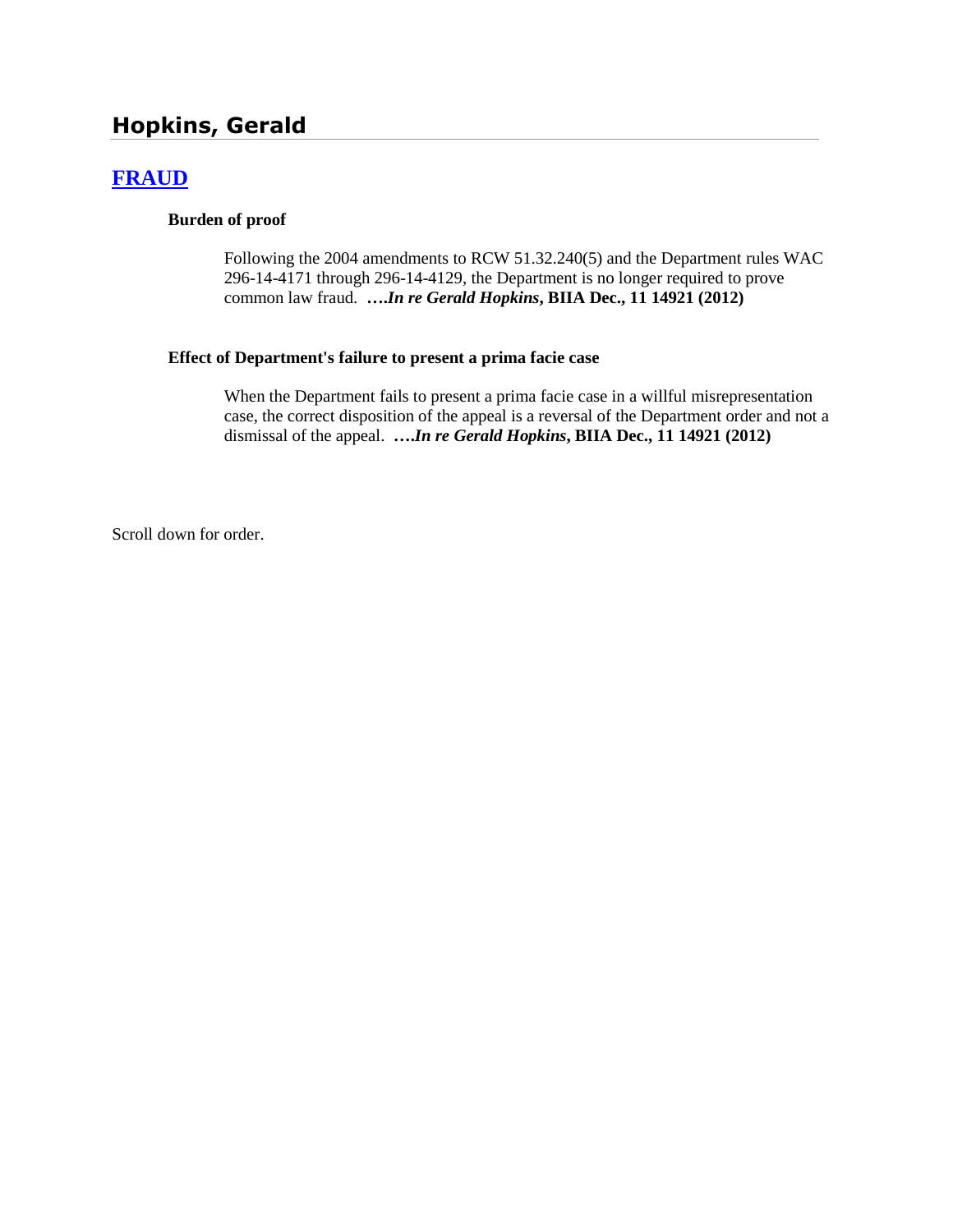# **BEFORE THE BOARD OF INDUSTRIAL INSURANCE APPEALS STATE OF WASHINGTON**

| 1              | IN RE:<br><b>GERALD E. HOPKINS</b>                                                                          | <b>DOCKET NO. 11 14921</b>                                                                                                                          |
|----------------|-------------------------------------------------------------------------------------------------------------|-----------------------------------------------------------------------------------------------------------------------------------------------------|
| 2              | <b>CLAIM NO. AH-31390</b>                                                                                   | <b>DECISION AND ORDER</b>                                                                                                                           |
| 3<br>4         | APPEARANCES:                                                                                                |                                                                                                                                                     |
| 5              | Claimant, Gerald E. Hopkins, by                                                                             |                                                                                                                                                     |
| 6              | Bothwell & Hamill, PLLC, per                                                                                |                                                                                                                                                     |
| $\overline{7}$ | Timothy S. Hamill                                                                                           |                                                                                                                                                     |
| 8              | Employer, Resers Fine Foods, by<br><b>None</b>                                                              |                                                                                                                                                     |
| 9              | Department of Labor and Industries, by<br>The Office of the Attorney General, per<br>Bryan Ovens, Assistant |                                                                                                                                                     |
| 10             |                                                                                                             |                                                                                                                                                     |
| 11             |                                                                                                             |                                                                                                                                                     |
| 12             |                                                                                                             | The claimant, Gerald E. Hopkins, filed an appeal with the Board of Industrial Insurance                                                             |
| 13             | Appeals on May 3, 2011, from an order of the Department of Labor and Industries dated April 19,             |                                                                                                                                                     |
| 14             | 2011. In this order, the Department affirmed a December 30, 2010 order that stated:                         |                                                                                                                                                     |
| 15             |                                                                                                             | WHEREAS, the above claimant sustained an injury on 01/15/2008 while                                                                                 |
| 16             | Insurance laws, and                                                                                         | engaged in employment subject to the provisions of the Industrial                                                                                   |
| 17<br>18       |                                                                                                             | WHEREAS, time-loss compensation benefits were paid upon the<br>claimant's representation that he was not working and/or was unable to               |
| 19             | work, and                                                                                                   |                                                                                                                                                     |
| 20             |                                                                                                             | WHEREAS, an investigation reveals that the claimant was employed<br>during the following time periods during which time-loss benefits were          |
| 21<br>22       | material fact from the Department by the claimant;                                                          | obtained by willful misrepresentation, omission, and/or concealment of a                                                                            |
| 23             |                                                                                                             | From 06/01/2009 through 12/31/2009 the claimant earned or had the                                                                                   |
| 24             |                                                                                                             | earning capacity of \$7367.96 (based on 2009 state's minimum wage of                                                                                |
| 25             |                                                                                                             | \$8.55 per hour) while working for 'Cravings.' From 06/01/2009 through<br>12/31/2009 the claimant received time-loss benefits totaling \$24,367.90. |
| 26             |                                                                                                             | During this same period, the claimant was entitled to loss of earning<br>power benefits of \$17,313.37, resulting in an overpayment of \$7054.53    |
| 27             | for this period, and                                                                                        |                                                                                                                                                     |
| 28             |                                                                                                             | WHEREAS, the investigation further reveals that from 01/01/2010                                                                                     |
| 29             |                                                                                                             | through 12/23/2010, inclusive, the claimant was a partner in and was<br>working, or performing work-type activity, or capable of working in the     |
| 30             | business known as 'Cravings' and                                                                            |                                                                                                                                                     |
| 31             |                                                                                                             |                                                                                                                                                     |
| 32             |                                                                                                             |                                                                                                                                                     |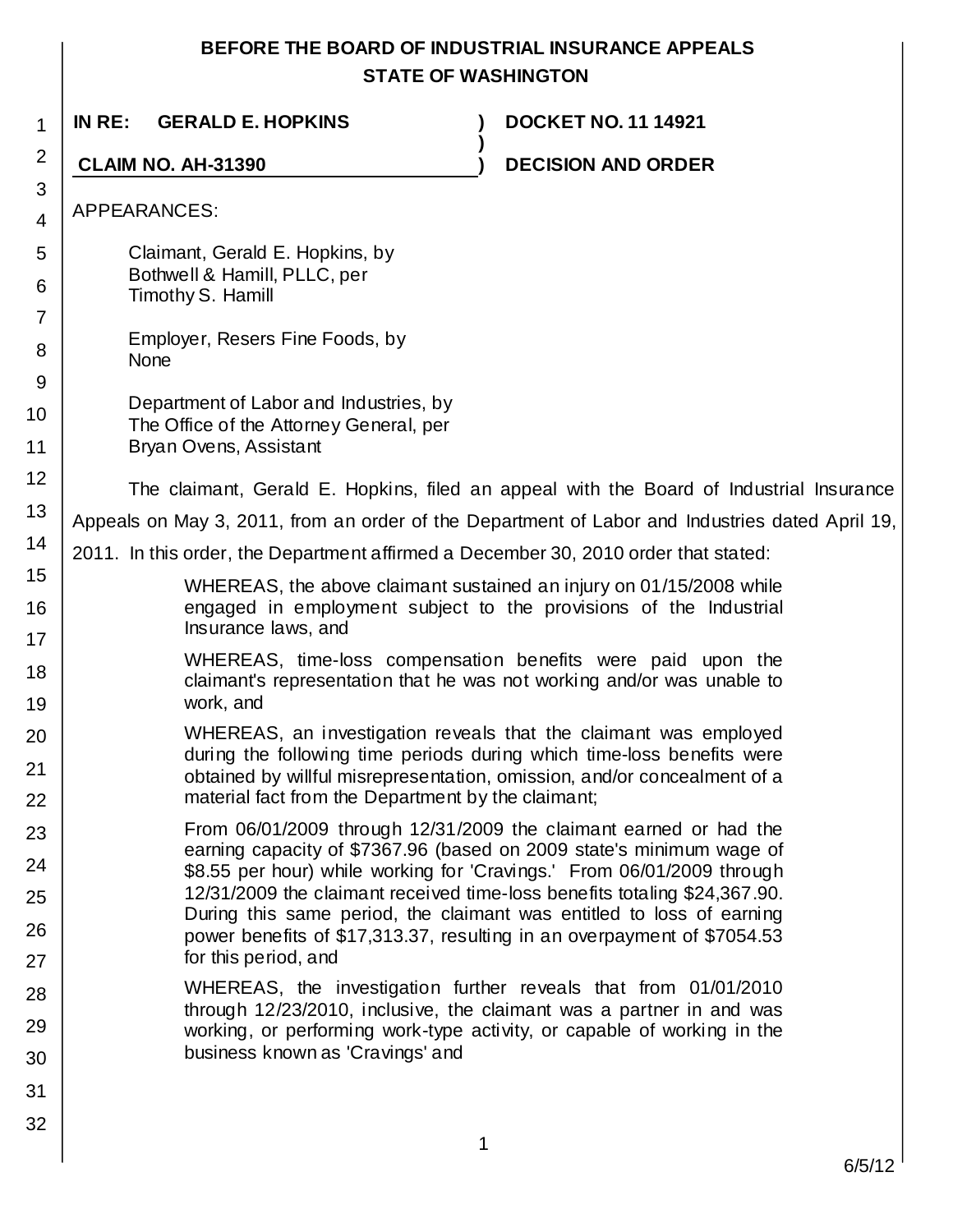WHEREAS, during the time period 01/01/2010 through 12/23/2010, inclusive, time loss benefits in the amount of \$41,231.52 were obtained by willful misrepresentation, omission and/or concealment of a material fact from the Department;

THEREFORE, it is ordered that the claimant, Gerald E. Hopkins, shall refund to the Department of Labor and Industries the overpayment of \$48,286.05 plus a 50% penalty of \$24,143.02 pursuant to RCW 51.32.240, in a total amount of \$72,429.07.

Formal demand is hereby made for repayment in the amount of \$72,429.07 on the basis that such payments have been induced by willful misrepresentation.

The Department order is **REVERSED AND REMANDED**.

### **DECISION**

11 12 13 14 15 16 17 18 As provided by RCW 51.52.104 and RCW 51.52.106, this matter is before the Board for review and decision. The Department filed a timely Petition for Review of a March 23, 2012 Proposed Decision and Order, in which the industrial appeals judge reversed the April 19, 2011 Department order and remanded the claim to the Department to find that the payment of time-loss compensation benefits for the period of June 1, 2009, through December 23, 2010, was not induced by willful misrepresentation and no overpayment of benefits occurred. On May 29, 2012, the claimant filed a Response. The Board has reviewed the evidentiary rulings in the record of proceedings and finds that no prejudicial error was committed. The rulings are affirmed.

19 20 21 22 23 24 25 26 27 **RCW 51.32.240(5):** When the Department alleges that a worker has received benefits as a result of willful misrepresentation, the Department is required to "initially introduce all evidence in its case in chief," and bears the ultimate burden of proving willful misrepresentation by clear, cogent, and convincing evidence. RCW 51.32.240(5); RCW 51.52.050(2)(c); *In re Frank L. Hejna*, Dckt. No. 04 24184 (August 28, 2006). At the conclusion of the Department's case in the current appeal, the claimant moved to dismiss for failure to make a prima facie case. CR 41(b)(3); 1/5/12 Tr. at 31. Mr. Hopkins did not rest on his motion, but proceeded to present his evidence. The industrial appeals judge deferred ruling until he had read the record. In the Proposed Decision and Order, the industrial appeals judge granted the motion and reversed the Department order.

In so doing, the industrial appeals judge held the Department to the nine-element common law fraud standard that applied prior to the 2004 amendment of RCW 51.32.240. As we have previously held, under the 2004 amendments to RCW 51.32.240, the Department is no longer required to prove common law fraud. *In re Vincent Reames*, Dckt. No. 07 11270 (July 21, 2008), at

1

2

3

4

5

6

7

8

9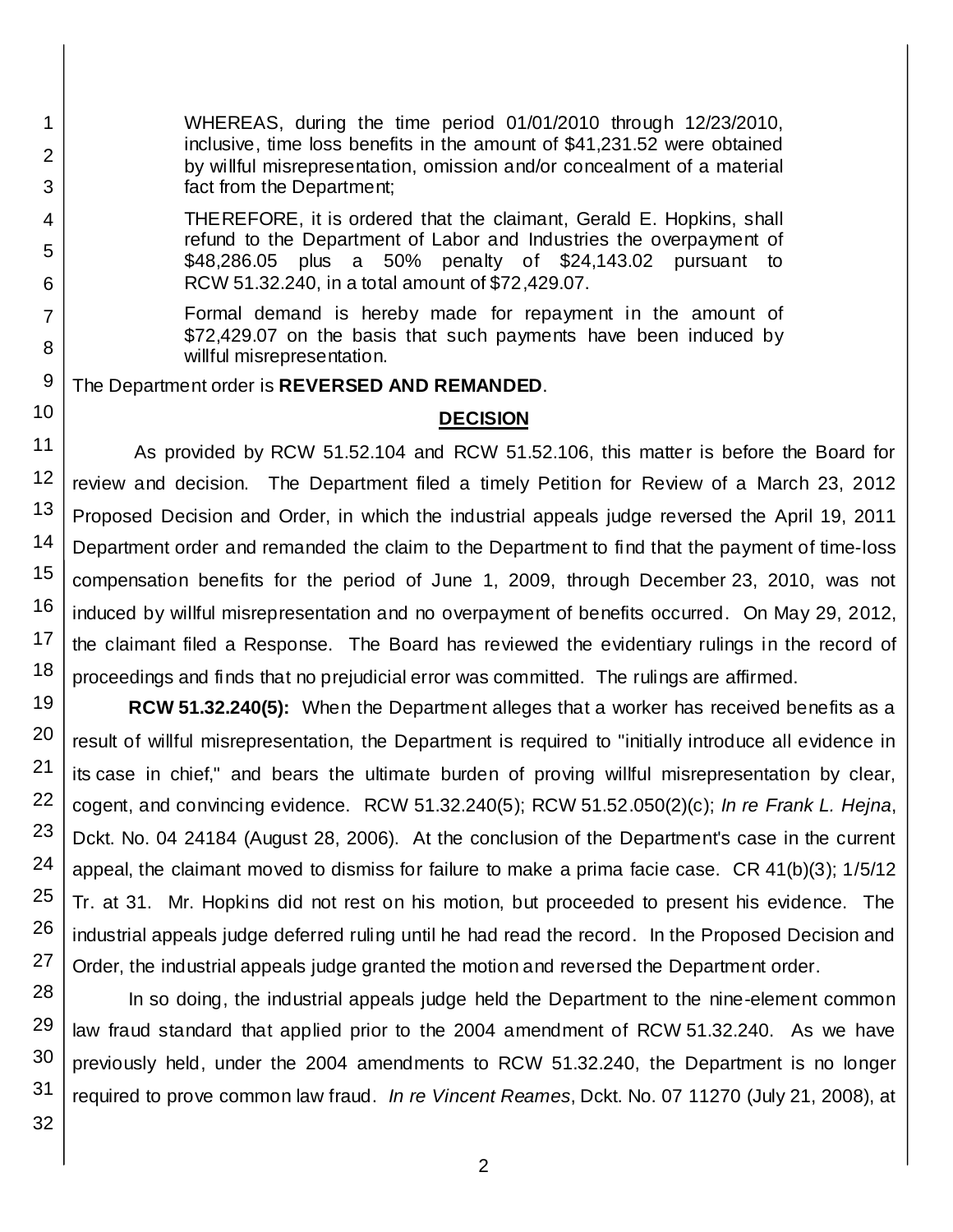- 1 2 3 4 5. Instead, the Department is required to prove the elements set forth in RCW 51.32.240(5) and fleshed out by the Department's rules, WAC 296-14-4121 through 296-14-4129. Under RCW 51.32.240(5)(b): [I]t is willful misrepresentation for a person to obtain payments or other benefits
	- under this title in an amount greater than that to which the person otherwise would be entitled. Willful misrepresentation includes:
		- (i) Willful false statement; or
		- (ii) Willful misrepresentation, omission, or concealment of any material fact.

8 9 10 11 12 Under RCW 51.32.240(5)(c) "willful" is defined as "a conscious or deliberate false statement, misrepresentation, omission, or concealment of a material fact with the specific intent of obtaining, continuing, or increasing benefits under this title." WAC 296-14-4122 defines "specific intent" as "the commission of an act or the omission of information with the knowledge that such an act or omission will lead to wrongfully obtaining benefits."

13 14 Under RCW 51.32.240(5)(d), the "failure to disclose a work-type activity must be willful in order for a misrepresentation to have occurred." Under RCW 51.32.240(5)(e):

[A] material fact is one which would result in additional, increased, or continued benefits, including but not limited to facts about physical restrictions, or work-type activities which either result in wages or income or would be reasonably expected to do so. Wages or income include the receipt of any goods or services. For a worktype activity to be reasonably expected to result in wages or income, a pattern of repeated activity must exist. For those activities that would reasonably be expected to result in wages or produce income, but for which actual wage or income information cannot be reasonably determined, the department shall impute wages pursuant to RCW 51.08.178(4).

**CR 41(b)(3):** With respect to the claimant's motion to dismiss at the conclusion of the Department's case, Mr. Hopkins was not required to rest on his motion. CR 41(b)(3); *In re David Gerlach*, BIIA Dec., 85 2156 (1986), at 6. In response to the Department's case-in-chief, he presented his own testimony and that of his girlfriend, Diane Garner. However, in addressing the motion to dismiss, the industrial appeals judge considered only the Department's evidence, not the claimant's. In addition, on a motion to dismiss, the evidence is considered in the light most favorable to the non-moving party, accepting that party's evidence as true. *Nelson Construction Company v. Port of Bremerton*, 20 Wn. App. 321 (June 5, 1978); *In re David A. Pattison*, Dckt. No. 00 14057 (July 27, 2001). It is not clear from the Proposed Decision and Order whether the industrial appeals judge applied that standard.

5

6

7

15

16

17 18

19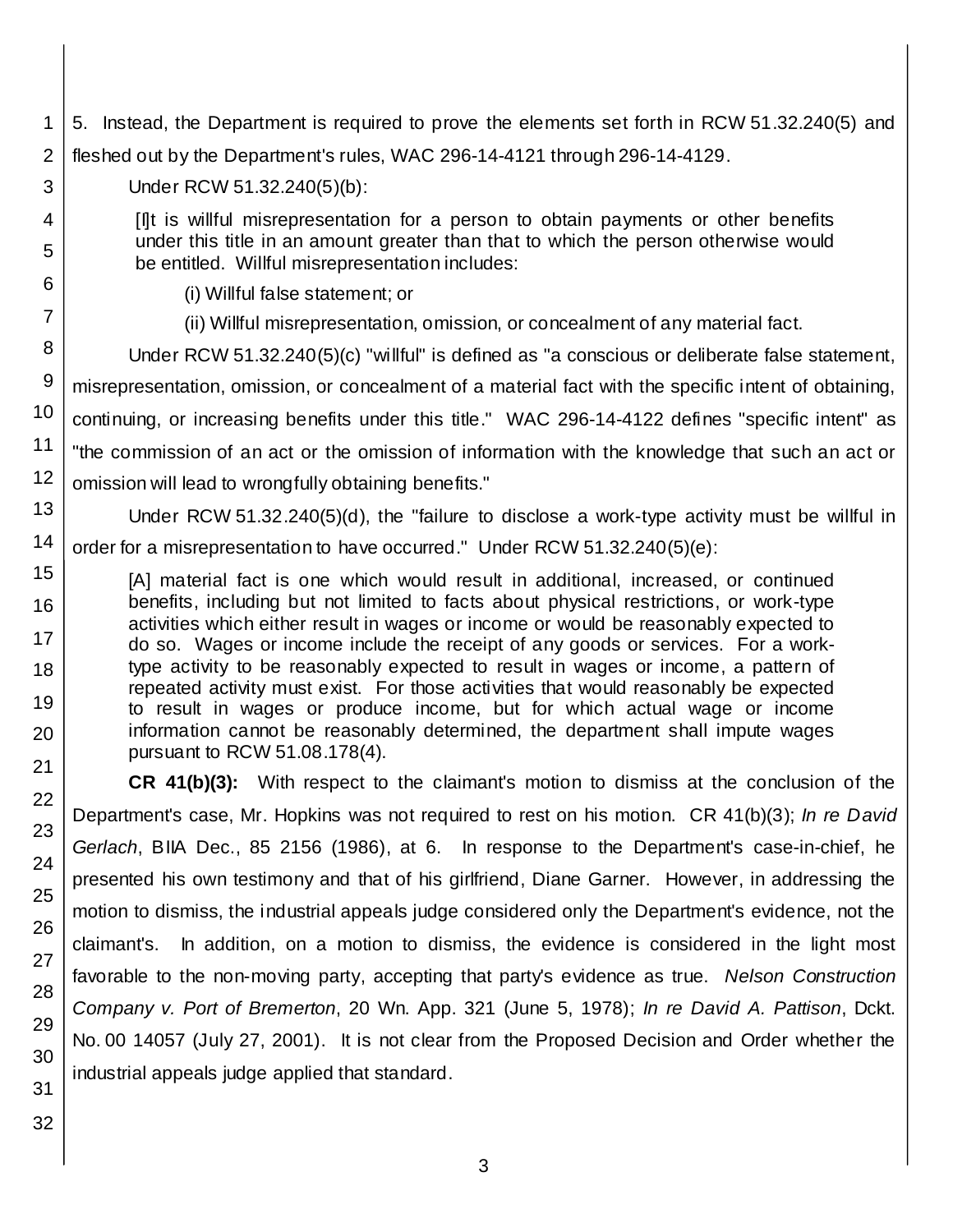1 2 3 4 5 6 7 8 9 10 We also note that CR 41(b)(3) provides as follows: "After the plaintiff, in an action tried by the court without a jury, has completed the presentation of his evidence, the defendant, without waiving his right to offer evidence in the event the motion is not granted, may move for a dismissal on the ground that upon the facts and the law the plaintiff has shown no right to relief." The current appeal does not fit neatly into the language of CR 41(b)(3), which allows for the dismissal of a plaintiff's case if the plaintiff has failed to make the requisite prima facie showing. Here, the claimant has appealed a Department order, but the Department has the burden of going forward and the burden of proof. If we were to follow the literal language of the rule, granting the motion to dismiss would mean that the claimant's appeal would be dismissed and the Department order would stand.

11 12 13 14 15 16 17 We have previously addressed a similar situation in an appeal arising under the Washington Industrial Safety and Health Act (WISHA). As in willful misrepresentation cases, the Department bears the burden of proof in WISHA appeals. In *In Re Erection Company, Inc.*, Dckt. No. 02 W0078 (May 3, 2004), the Board vacated certain WISHA violations in response to the company's motion to dismiss for failure to make a prima facie case. The industrial appeals judge correctly used the same type of approach here, reversing the Department order based on his determination that the Department had failed to make a prima facie case.

18 19 20 21 **Facts:** With this legal framework in mind, we turn to a review of the facts, many of which are not in dispute. Mr. Hopkins sustained an industrial injury to his right elbow on January 15, 2008. He was paid time-loss compensation benefits for two periods that are at issue here--June 1, 2009, through December 31, 2009, and January 1, 2010, through December 23, 2010.

22 23 24 25 26 27 28 29 30 In December 2009, the Department was preparing to make a determination that Mr. Hopkins was employable. As part of that process, Mr. Hopkins' case was referred to Michelle L. Bishop, a Department vocational services specialist, at Work Source. Ms. Bishop was assigned to assist Mr. Hopkins in developing a resume, doing some job matching, and helping him with labor market research. She called him on his cell phone in December 2009, and he answered by saying "Cravings." When Ms. Bishop asked Mr. Hopkins if he was working, he said he was not. He told Ms. Bishop that Cravings was his girlfriend, Diane Garner's, business, and that he assisted sometimes when she needed help. In his testimony, Mr. Hopkins explained that Ms. Garner had just come back from Spokane after her daughter had undergone surgery and he had offered to take

31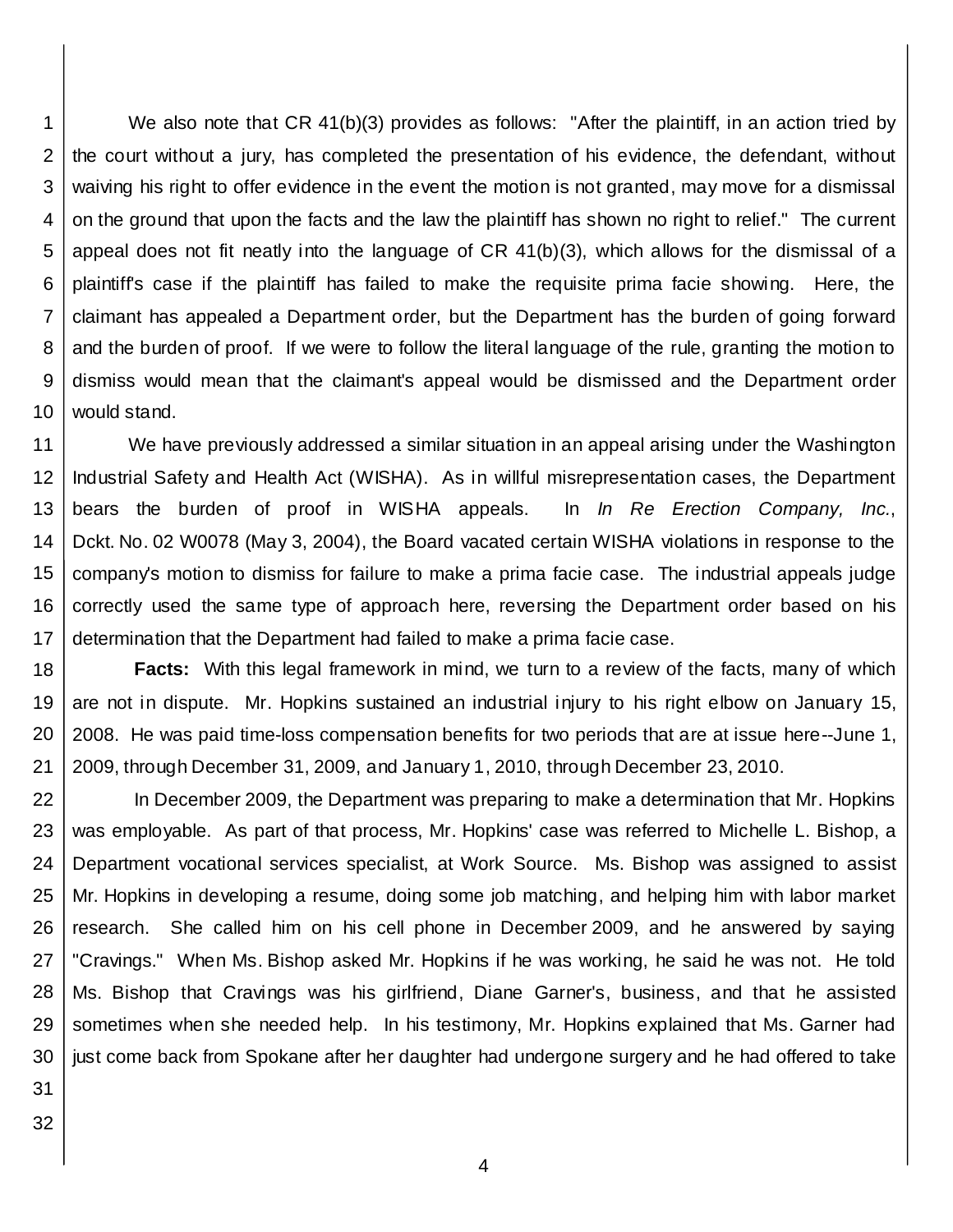1 2 the phone for the day to help her. He had forwarded her phone to his cell and he was in the Work Source parking lot, just coming out after looking for a job, when Ms. Bishop called.

3 4 5 6 7 8 9 10 It is not entirely clear exactly when this phone call occurred, but it appears to have been on or about December 8, 2009. The Jurisdictional History shows that time-loss compensation benefits were terminated by a December 23, 2009 Department order. On that same date, the Department issued a vocational determination saying Mr. Hopkins was able to work. The claimant challenged those determinations and time-loss compensation benefits were reinstated on March 10, 2010, retroactive to December 23, 2009. A year later, in a December 28, 2010 letter, the Department notified Mr. Hopkins that he was employable and that time-loss compensation benefits were being terminated.

11 12 13 In the meantime, Ms. Bishop's phone call triggered a Department investigation, which resulted in the order under appeal, as well as a premium assessment against Cravings. In its December 30, 2010 order, the Department determined that:

From 06/01/2009 through 12/31/2009 the claimant earned or had the earning capacity of \$7367.96 (based on 2009 state's minimum wage of \$8.55 per hour) while working for 'Cravings.' From 06/01/2009 through 12/31/2009 the claimant received time-loss benefits totaling \$24,367.90. During this same period, the claimant was entitled to loss of earning power benefits of \$17,313.37, resulting in an overpayment of \$7054.53 for this period.

For the period of January 1, 2010, through December 23, 2010, the Department determined that Mr. Hopkins "was a partner in and was working, or performing work-type activity, or capable of working in the business known as Cravings" and that he had obtained \$41,231.52 in time-loss compensation by "willful misrepresentation, omission and/or concealment of a material fact from the Department." The Department assessed an "overpayment of \$48,286.05 plus a 50% penalty of \$24,143.02 pursuant to RCW 51.32.240, in a total amount of \$72,429.07."

Reynaldo Gomez, a Department investigator, took Ms. Garner's and Mr. Hopkins' recorded statements on January 27, 2010, and March 11, 2010. Those statements were presented as part of the Department's case-in-chief. Exhibit Nos. 1 and 2. Ms. Garner and Mr. Hopkins also testified on the claimant's behalf. The statements and the testimony present a consistent picture.

Ms. Garner and Mr. Hopkins described their relationship as boyfriend/girlfriend or fiancés. Ms. Garner explained that she was the owner of Cravings, a business she started in February 2009, but the company never really got off the ground. The business took calls from people who paid her to pick up and deliver take-out orders from various restaurants. For each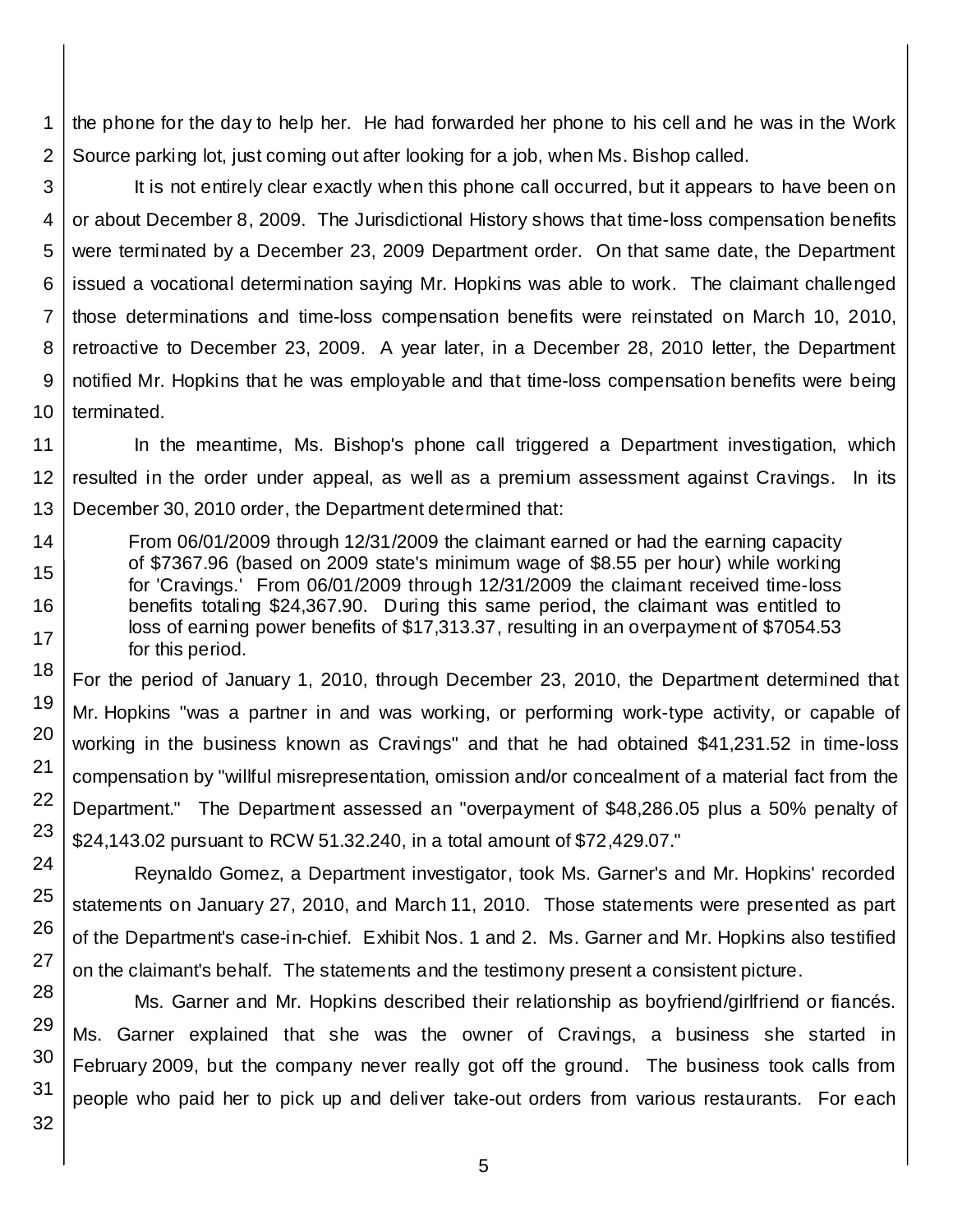1 2 3 4 5 delivery, Cravings was paid \$7.00. The first delivery was made in June 2009. Business was very sporadic. Ms. Garner might get a call and then go a week or more before receiving one or two calls. In her Notice of Appeal from the premium assessment filed with the Board on February 12, 2010, Ms. Garner indicated the company had only made \$498 in profit. She testified that that amount did not cover her expenses.

6 7 8 9 After she started the business, Ms. Garner continued to work full time as a nurse, working the day shift. According to both Ms. Garner and Mr. Hopkins, Cravings received calls and made deliveries almost exclusively in the evenings. Ms. Garner could not recall ever having received a call during the day.

10 11 12 13 14 15 16 17 18 19 Ms. Garner and Mr. Hopkins had separate homes but were together daily, and had seven children between them, so they were very busy. In addition, one of Ms. Garner's daughters had undergone three heart surgeries. Ms. Garner confirmed that, on the day Ms. Bishop called Mr. Hopkins, he had forwarded her phone to his cell phone to help her out. According to Ms. Garner, Mr. Hopkins would help out from time to time, which was easy because there was so little business. At most, he made 10 to 12 deliveries for Cravings in 2009, and received no compensation for doing so. Mr. Hopkins described the effects of the industrial injury on his right elbow function and explained how he would take his children along to assist when he made a delivery. Any money he received on a delivery he turned over to Ms. Garner. He received nothing from Ms. Garner to pay for expenses like gas.

20 21 22 23 24 25 26 27 28 In about January 2010, Ms. Garner changed the company to a partnership with Mr. Hopkins, because she was led to believe that was the right way to do it. But shortly after that, in February 2010, she shut Cravings down completely because the business was not getting any calls, she did not want to do anything wrong; and another company had started providing the same service. As far as Ms. Garner could recall, there were only two deliveries in 2010. Mr. Hopkins testified that, after he received the call from Ms. Bishop, he never made any more deliveries. He said he was not interested in a partnership because the company was "sucking up money" and "[m]ade no profit." 1/5/12 Tr. at 63. He said he could not work as a delivery driver because of his right elbow condition.

29 30 Mr. Hopkins explained that he would often ride along with Ms. Garner just because they were a couple and it was "quality time," "time to get away from the kids, you know, get some fresh

31 32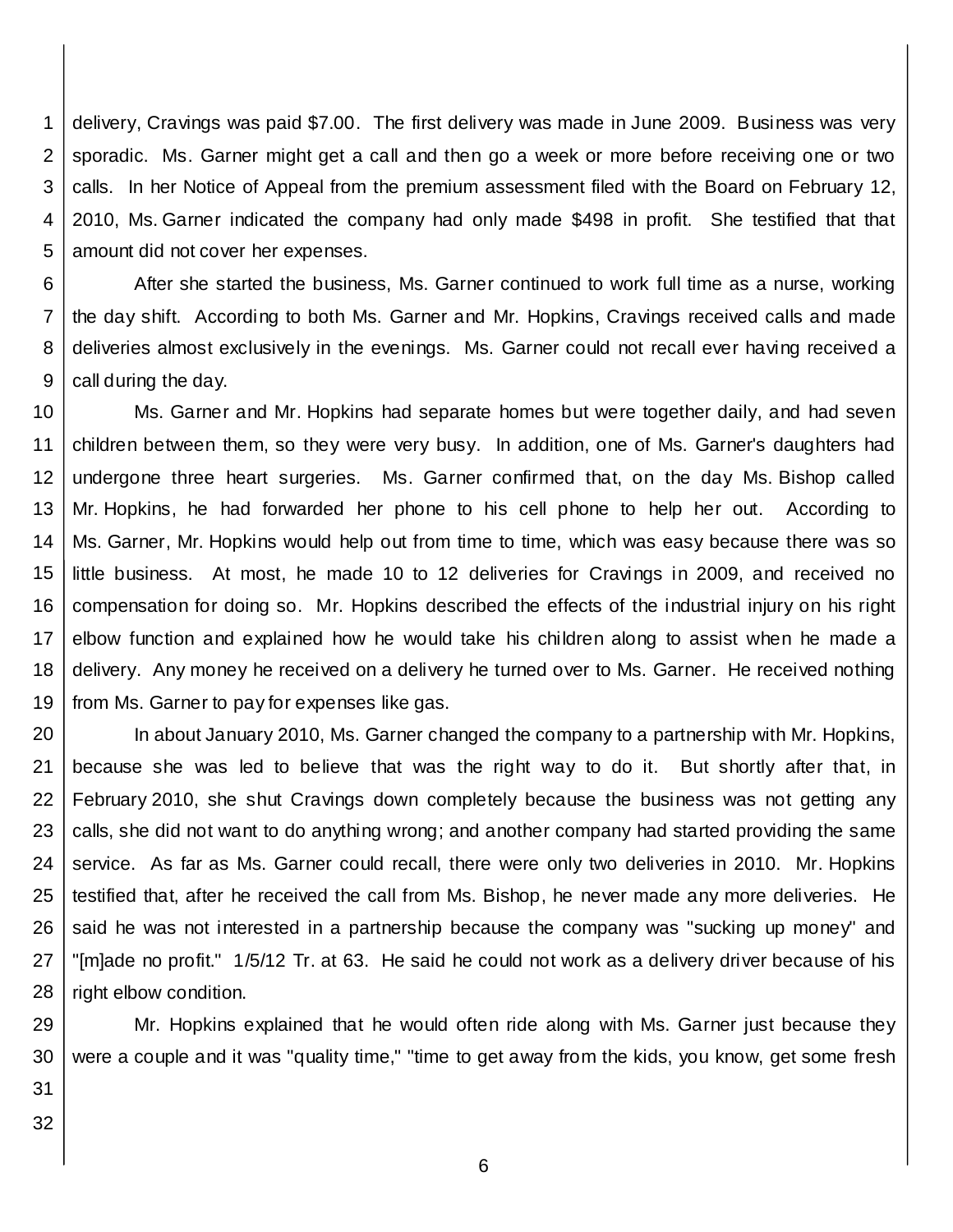1 2 air and just drive." 1/5/12 Tr. at 58. He said that his and Ms. Garner's kids both helped out at times.

3 4 5 6 7 One of the things the Department relies on to establish Mr. Hopkins' involvement with the business is the fact that there was a Craig's List posting for Cravings that used Mr. Hopkins' phone number. Ms. Garner explained that Mr. Hopkins had done that by mistake and she was upset, because the number was supposed to be her home number, which was also the number she used for the company.

8 9 10 11 12 Mr. Hopkins used Ms. Garner's car, and was making payments on it, after wrecking his own on April 27, 2009. According to Ms. Garner, sometimes he would have advertisements for Cravings on the car, sometimes not. Mr. Hopkins was more definitive, saying that, unless he knew Ms. Garner was going to be seeing the car, he did not put the signs on the car because of the way they looked.

13 14 15 16 17 18 The only Worker Verification Form offered into evidence by the Department was one that was signed on December 24, 2009, and applied to the period of January 1, 2009, through December 24, 2009. Mr. Hopkins signed his name under penalty of perjury. The form contained the following "Worker's Statement": "Due to my work-related injury/illness, I didn't work, and I wasn't able to work from 1-1-09 to present. This means you didn't perform any type of work—paid or unpaid—such as volunteer work, self-employment, COPES or CHORE Services."

19 20 21 22 23 24 25 The Department did not offer any Worker Verification Forms for the period after December 24, 2009, but in his testimony Mr. Hopkins said he regularly filled out these forms. Likewise, in his March 11, 2010 recorded statement, Mr. Hopkins was asked if he had signed Worker Verification Forms dated each month, from April 29, 2009, through December 24, 2009, and one dated April 2, 2010. He answered in the affirmative. When asked if he had read the certification under penalty of perjury, he responded: "Yes, I did not volunteer, nor did I work, nor did I get any money from helping out!!!"

26 27 28 29 30 31 During his testimony, Mr. Hopkins was asked why he had not reported his activities with Cravings. He responded: "Because I wasn't doing any kind of work that I felt that was needed to be reported. I wasn't making any financial gain. I would have been—in my eyes I was basically doing what any other man would have done for his girlfriend or his wife, and I didn't make no money." 1/5/12 Tr. at 59. He said he "was helping her out. I was engaged. I was her fiancé. I just didn't—I wasn't making no money. I was barely just drive the car. They did most of the footwork, and out of

32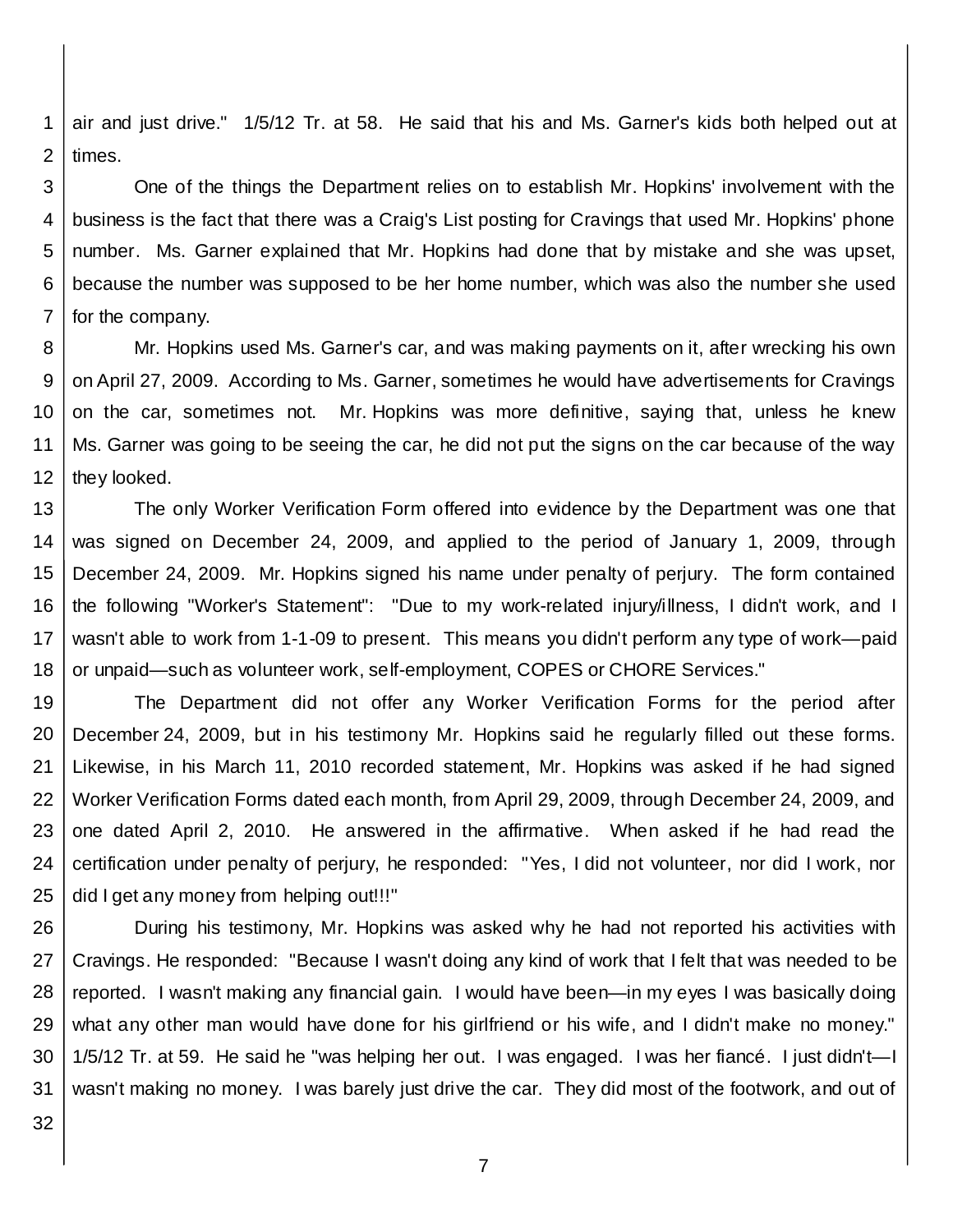1 2 3 the 10 times, that is all I ever done, you know, and most of those were with my kid." 1/5/12 Tr. at 73. He felt he had been truthful on the Department forms. He did not believe he had done anything wrong, and maintained he was not capable of reasonably continuous gainful employment in 2009.

4 5 6 7 **Analysis:** The Department was required to prove that Mr. Hopkins induced payment of time-loss compensation benefits for the period of June 1, 2009, through December 23, 2010, by willful misrepresentation, omission, or concealment of a material fact, with the "specific intent of obtaining, continuing, or increasing benefits." 51.32.240(5)(c). WAC 296-14-4122 provides the following example of a situation that would not satisfy the specific intent requirement:

An injured worker's wife is hired to manage the mobile home park where they live. Wages were paid to her for the management duties. The injured worker would occasionally answer the telephone when his wife was not available and he opened and closed the park gates each morning. He did not engage in the maintenance work of the park, provide tours of the park to prospective customers or perform any other park management duties. The worker did not report this activity to the department, his physician or his vocational counselor. The worker's omission of information is not considered "willful misrepresentation" with "specific intent" to receive benefits to which he would not be otherwise entitled.

The facts in the current case are similar to the Department's own example of a situation that should not be construed as willful misrepresentation. Like the injured worker in the Department's example, Mr. Hopkins appears to have been doing what people do—help friends and family out when they need it, with no expectation of receiving any compensation in return. He made 10 to 12 takeout deliveries in 2009, with the assistance of one of his children. He collected \$7.00 per delivery, which he gave to Ms. Garner. He used a car for which he provided gas and on which he was making payments. He neither expected nor received any compensation. We conclude that these were not "work-type activities which either result in wages or income or would be reasonably expected to do so." RCW 51.32.240(5)(e). Because Mr. Hopkins was not engaged in work-type activities, his failure to apprise the Department that he helped his girlfriend on occasion was not a conscious or deliberate concealment of a material fact under RCW 51.32.240(5)(e).

Furthermore, as the Board said in *Hejna*, the Department's definition of specific intent "would appear to require that the Department prove . . . the claimant knows . . . he is obtaining benefits to which he is not entitled." *Hejna*, at 27. There is no such evidence here. To the contrary, Mr. Gomez described Ms. Garner and Mr. Hopkins as cooperative and forthcoming during their recorded statements, not the way people who are trying to hide something would likely behave.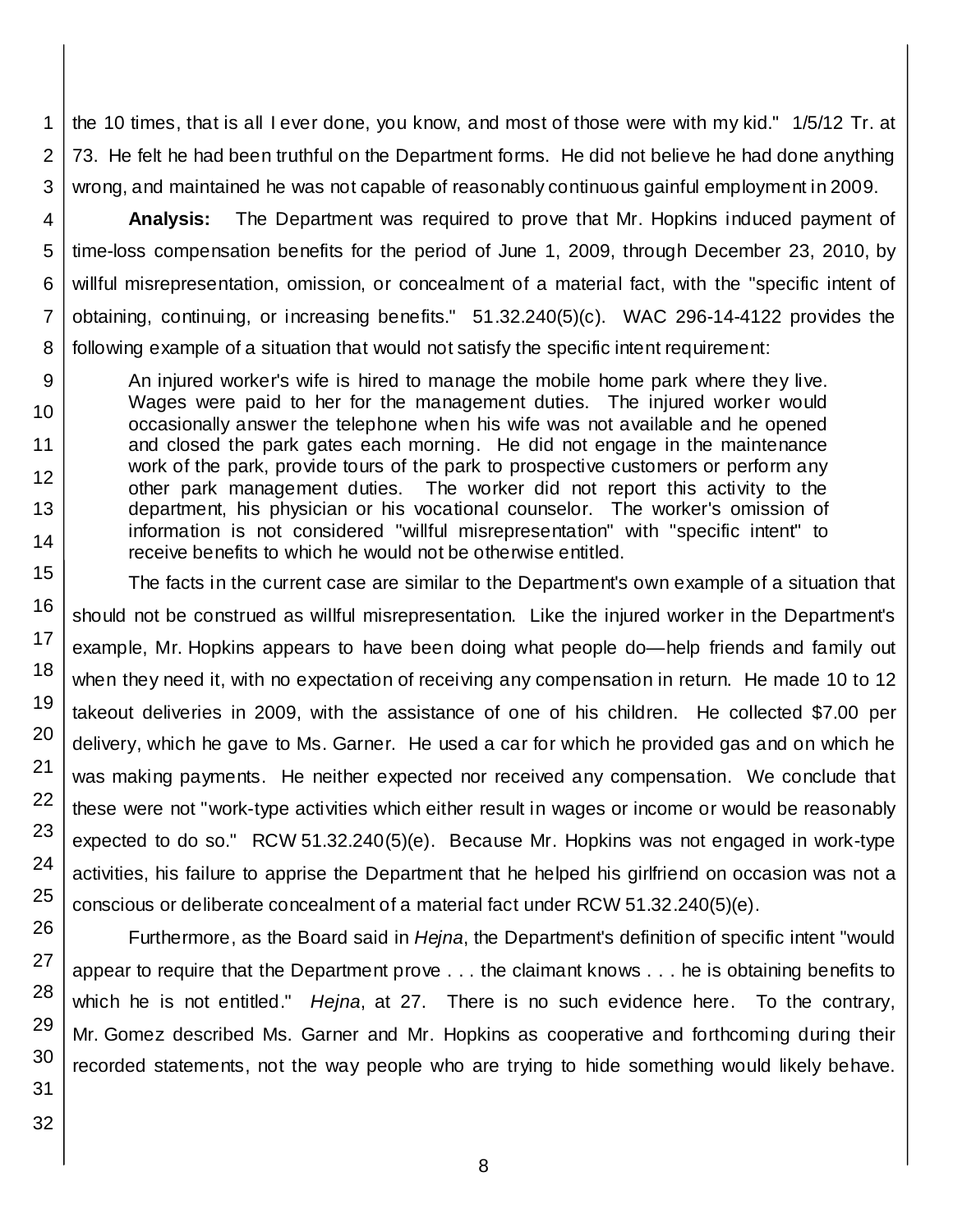1 2 Both expressed disbelief that a boyfriend helping his girlfriend out and receiving nothing in return should have to report that activity to the Department.

3 4 5 6 7 8 9 10 In addition, with respect to any time-loss compensation benefits paid after the phone call between Ms. Bishop and Mr. Hopkins, the Department's case is especially weak. At that point, the Department was aware of Mr. Hopkins' activities. Soon thereafter, on January 27, 2010, and March 11, 2010, Mr. Gomez took Ms. Garner's and Mr. Hopkins' recorded statements. At that point, the Department had even more information, yet still chose to reinstate time-loss compensation benefits on March 10, 2010, retroactive to December 23, 2009. There is no basis for finding that any of the payments covering the period from December 23, 2009, on, were induced by any misrepresentation or omission on Mr. Hopkins' part.

11 12 13 14 It is also difficult to understand how purported work for Cravings could be an issue with respect to any of the time-loss compensation benefits received for 2010. The company made only two deliveries that year, and shut down in February. Furthermore, Mr. Hopkins testified he had not helped out after the phone call in December 2009, from Ms. Bishop.

15 16 17 18 19 20 21 Viewing the evidence in the light most favorable to the Department and giving the Department every benefit of the doubt, it is possible that the Department made a bare prima facie showing of willful misrepresentation with respect to some of the time-loss compensation benefits received prior to the December 2009 phone call between Ms. Bishop and Mr. Hopkins. At that point, however, the Department was put on notice that Mr. Hopkins was helping his girlfriend with her business at times. Any payment of time-loss compensation benefits thereafter could not have been induced by the Department's lack of knowledge regarding those activities.

22 23 24 25 26 27 Even if the Department made a bare prima facie case for the period prior to the December 2009 phone call, which is doubtful, it has not proved the statutory elements of willful misrepresentation by clear, cogent, and convincing evidence with respect to any of the time-loss compensation benefits at issue here. The Department failed to prove that Mr. Hopkins was engaged in work-type activities or that he had the requisite intent or that he concealed a material fact. The Department order must therefore be reversed.

- 28 29 30
- 31
- 32